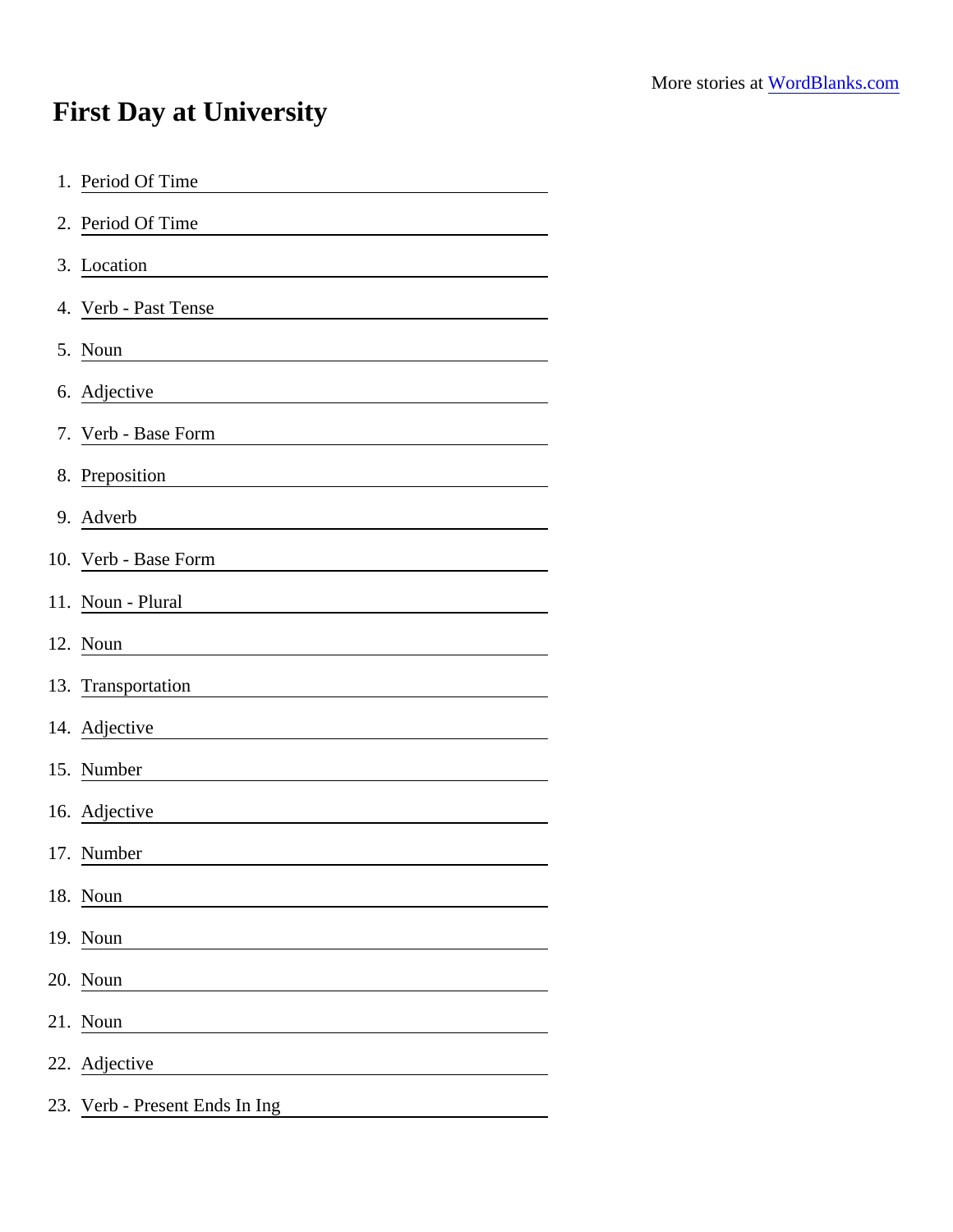|     | 24. Preposition                |
|-----|--------------------------------|
|     | 25. School Subject             |
| 26. | Verb - Base Form               |
|     | 27. Number                     |
|     | 28. Location                   |
|     | 29. Number                     |
|     | 30. Period Of Time             |
|     | 31. Adjective - Ends In Est    |
|     | 32. Location                   |
|     | 33. Location                   |
|     | 34. Number                     |
|     | 35. Number                     |
|     | 36. Number                     |
|     | 37. Verb - Past Tense          |
|     | 38. Adjective                  |
|     | 39. Noun                       |
|     | 40. Adverb                     |
|     | 41. Verb - Past Tense          |
|     | 42. Exclamation                |
|     | 43. Location                   |
|     | 44. Verb - Present Ends In Ing |
|     | 45. Verb - Present Ends In Ing |
|     | 46. Part Of Body               |
|     | 47. Verb - Past Tense          |
|     | 48. Number                     |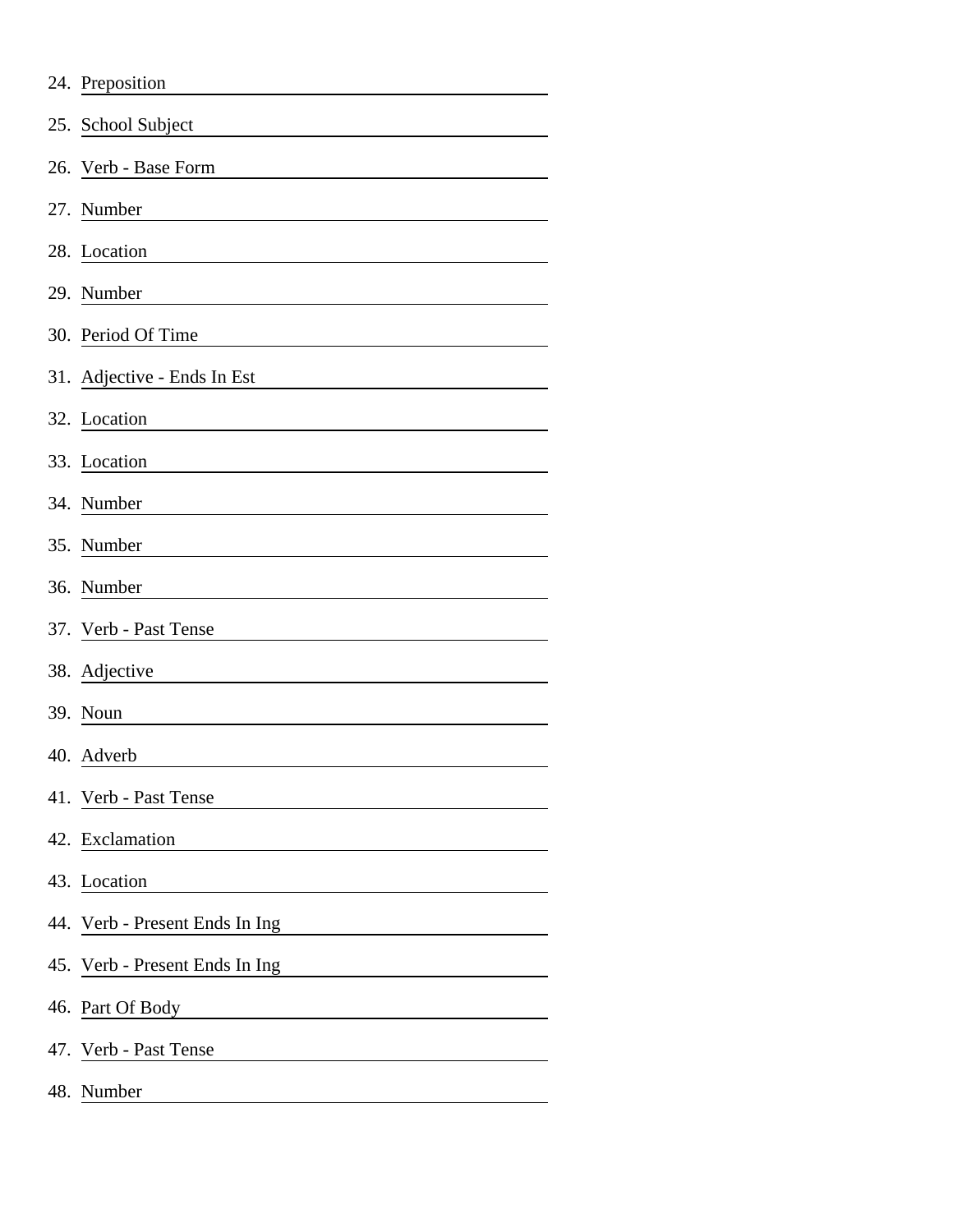| 49. Location                   |
|--------------------------------|
| 50. Location                   |
| 51. Verb - Base Form           |
| 52. Verb - Past Tense          |
| 53. Verb - Present Ends In Ing |
| 54. Verb - Base Form           |
| 55. Number                     |
| 56. Number                     |
| 57. Number                     |
| 58. Adverb                     |
| 59. Noun - Plural              |
| 60. Period Of Time             |
| 61. Verb - Past Tense          |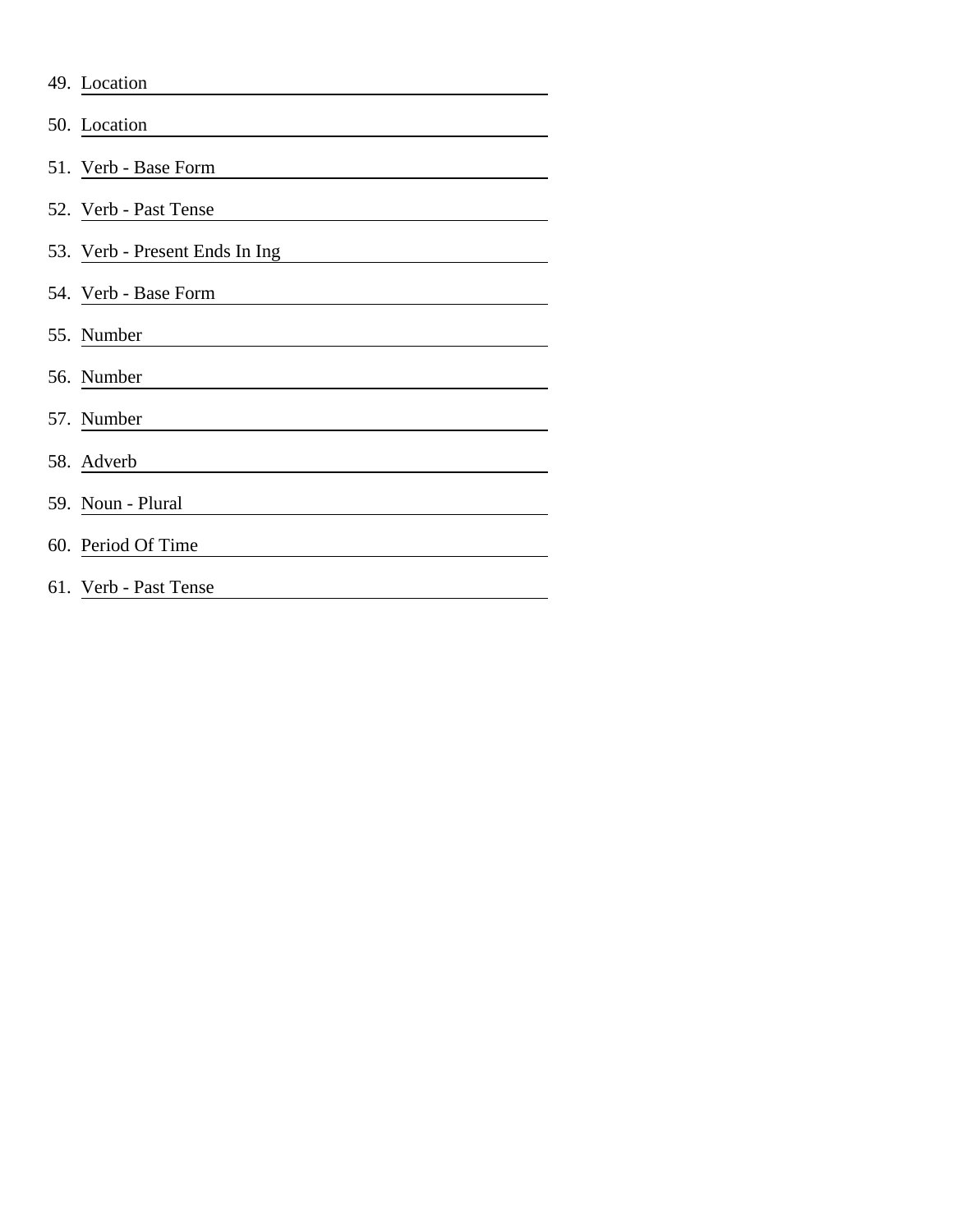## **First Day at University**

| To this period of time I can still remember my first period of time on campus at the University of                                                                                                                            |  |
|-------------------------------------------------------------------------------------------------------------------------------------------------------------------------------------------------------------------------------|--|
| Location 1 Dearely Verb - Past Tense the night before in anticipation of the new Noun I was                                                                                                                                   |  |
| about to startand <i>Adjective</i> to <i>Verb</i> - Base Form out from <i>Preposition</i> the parental units.                                                                                                                 |  |
| Pops and I got up <i>Adverb</i> to pick up the U-Haul trailer we rented to <i>Verb-Base Form</i> my stuff. It                                                                                                                 |  |
| didn't seem like much but included Moun-Plural , dorm Moun Noun , word processor, 10-speed                                                                                                                                    |  |
| <b>Examsportation</b> and a shiny <b>Adjective</b> Mumber <b>Number 11 and a shiny and a shiny Adjective Number Number 11 and a shiny Adjective Number 21 and a shiny Adjective 21 and a shiny Adjective 21 and </b>          |  |
| Adjective trailer; the rest was at least <u>Number</u> medium size moving boxes filled with                                                                                                                                   |  |
| Noun, Noun, Noun, Noun, Noun, Noun, Noun, Noun, Noun, Noun, Noun, Noun, Noun, Noun, Noun, Noun, Noun, Noun, Noun, Noun, Noun, Noun, Noun, Noun, Noun, Noun, Noun, Noun, Noun, Noun, Noun, Noun, Noun, Noun, Noun, Noun, Noun, |  |
| Adjective so she spent the summer Verb - Present ends in ING Preposition Supplies at every sale                                                                                                                               |  |
|                                                                                                                                                                                                                               |  |
| <b>Base Form</b> " during a lecture.                                                                                                                                                                                          |  |
|                                                                                                                                                                                                                               |  |
| After a short <u>Number</u> hour drive to <b>Location</b> we arrived at Jester Center, which was my new                                                                                                                       |  |
| home for the next <u>Number period of time</u> As they say, everything is <u>Adjective - Ends in EST</u> in                                                                                                                   |  |
| <b>Location</b> which included my dorm that had its own zip code. At the time Jester was the largest dorm in                                                                                                                  |  |
| the Location with Number towers, a Number story cafeteria, post office; lecture halls,                                                                                                                                        |  |
| bowling alley and slept Number Students. As we Werb-Past Tense Up to the building, I was already                                                                                                                              |  |
| Adjective by the size of the place and for the first time Moun entered my mind. This went away                                                                                                                                |  |
| Adverb                                                                                                                                                                                                                        |  |